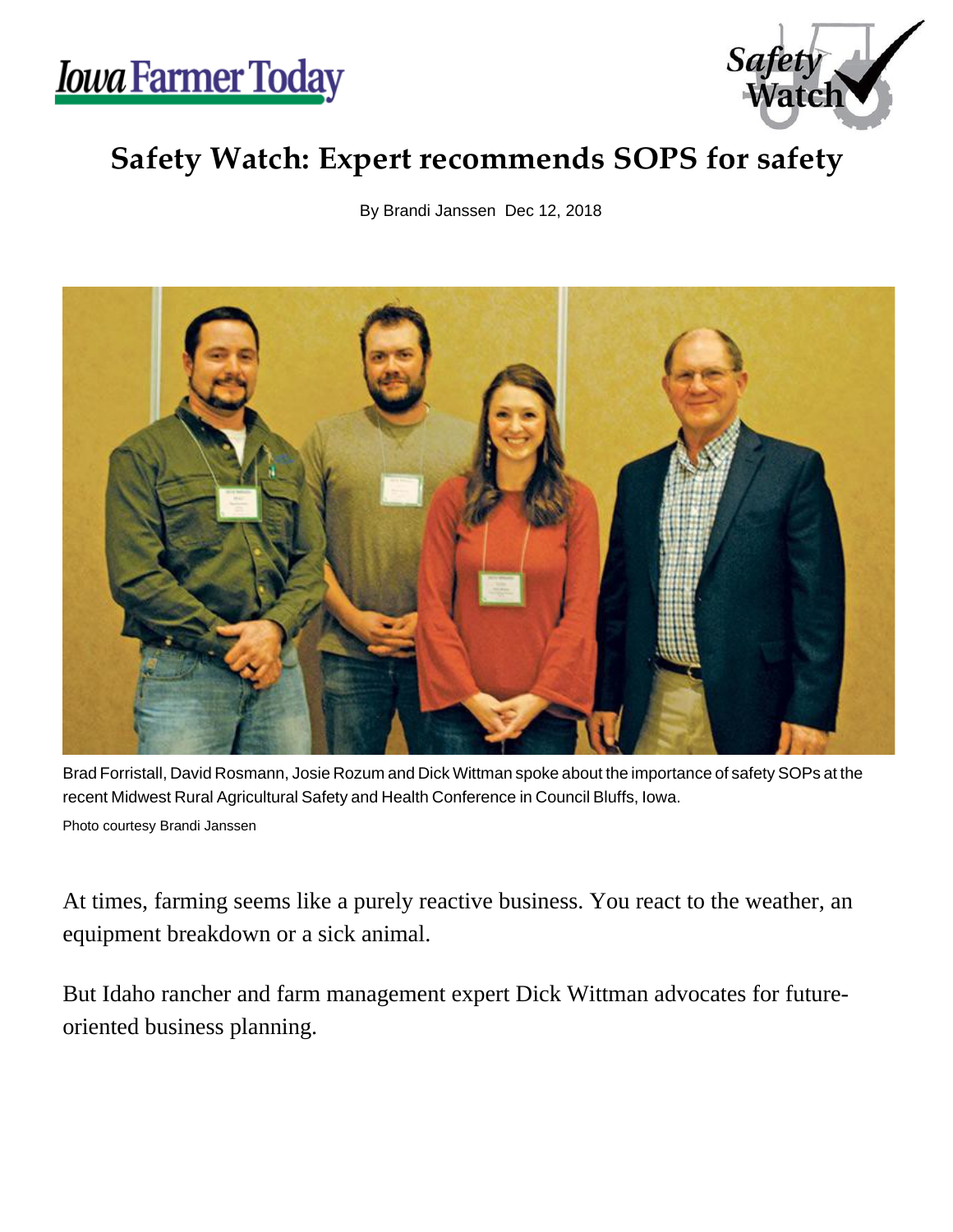He travels nationally, promoting best management practices to ensure that family farms remain the cornerstone of the U.S. food system. A critical component of good management, according to Wittman, is including safety-related Standard Operating Procedures (SOPs) in the overall farm management plan.

According to Wittman, only about 16 percent of the farmers he works with have SOPs in place. These are critical, he said, as "standard guidance for repetitious and routine jobs."

Developing SOPs for these tasks provides clarity for all employees, including those family members who help manage the business. Wittman points out that a lack of SOPs can have dire consequences, including inconsistent work, excessive turnover, accidents, and even ruination of a market.

Wittman emphasizes that "safety is not an island" — it has to be integrated completely into your operation. This includes developing SOPs for shop protocols, checklists for equipment operation and maintenance, grain storage protocols and seasonal work flow planning.

Wittman admits that the safety protocols on his own farm weren't developed until his cousin nearly died in a tractor rollover. While the cousin was still in the Intensive Care Unit, the family designed a comprehensive safety policy that all employees sign annually.

Earlier this year, Wittman spent some time with three Iowa farmers as part of the Midwest Rural Agricultural Safety and Health (MRASH) conference. Conference organizers provided Wittman's guidebook, Building Effective Farm Management Systems, to the participants and arranged two conference calls for Wittman to consult with them about their management practices, especially as they relate to safety. At the MRASH conference in Council Bluffs in late November, the farmers joined Wittman on a panel presentation to talk about the changes that they are working on for their farms.

Josie Rozum manages operations, sales and marketing for her family's dairy and creamery in Ely, Iowa. She noted that she felt reassured after the first phone call with the group and realized that "all of us on the panel were all going through the same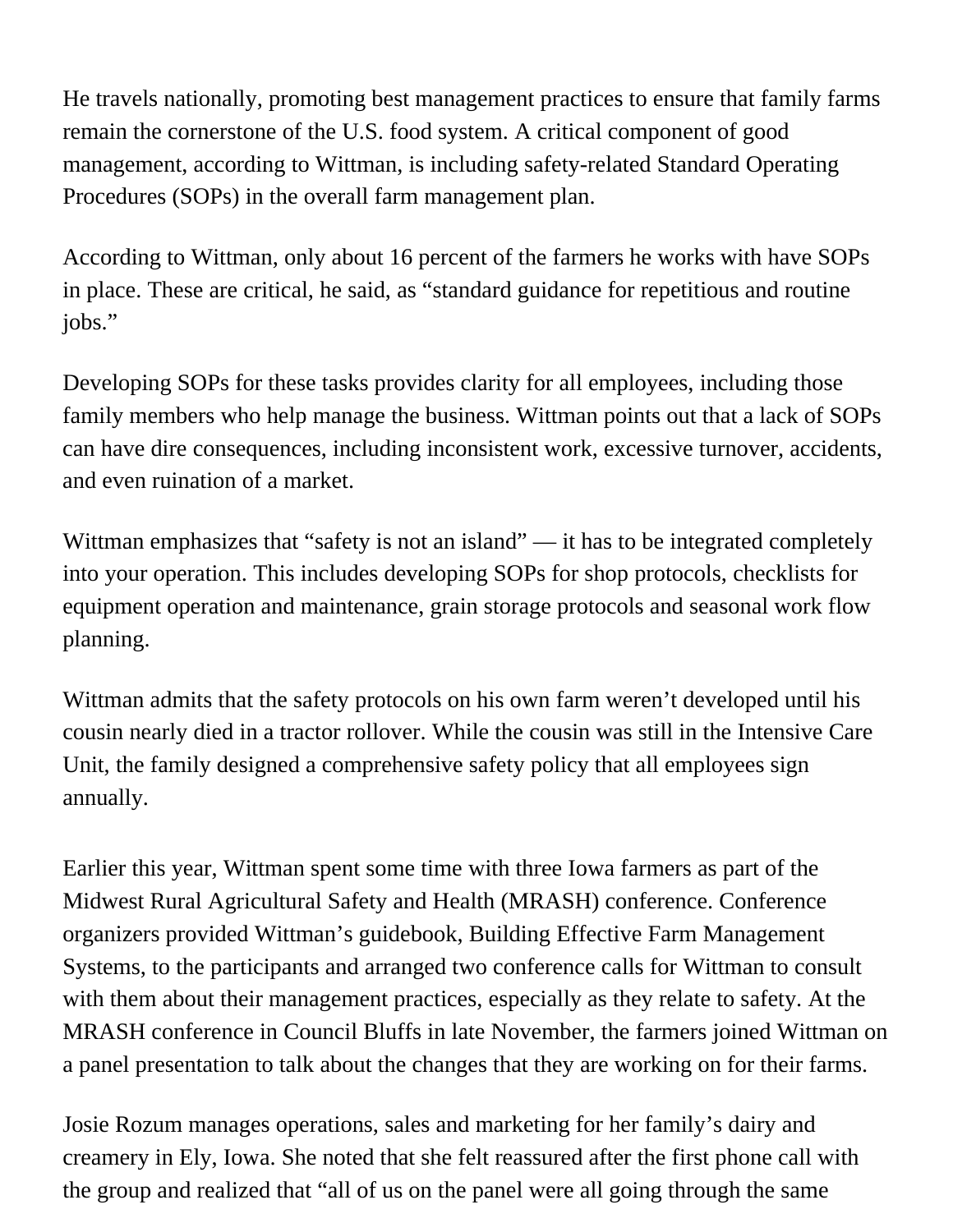things."

David Rosmann, who farms with his dad and brother on their fifth-generation certified organic farm in Harlan, agreed.

"Our farm is organized chaos most days," he said.

Both emphasized how important it is to go through all of the farm's activities and think through the procedures needed to manage the operations.

Brad Forristall farms with his family and manages a crew of about 25 employees. His motivation for improving safety is his three young children.

He said, "All my kids are on the farm every day."

In addition, he notes that his employees are critical to the farm.

"They all contribute something. Without them, our operation wouldn't go," he said.

One of the first things Wittman recommended to the group was to go through a "process of formalization," where you get all of the leaders together to discuss how to implement SOPs on the farm. Wittman pointed out that this can be challenging.

"Sometimes after a family business workshop, people are all wound up and can't wait to tell mom and dad how screwed up they are and tell them what to do," he said.

Instead, he said, the goal is to celebrate the successes of the previous generation and build on them.

"It's not that they [the older generation] don't have SOPs, it's just all in their head. Now with multiple generations and more complex farm organizations, you have to sell it as meeting the needs of the next generation," he said. "It's about leveraging the knowledge in the senior generation."

That rang true for Rozum. When her parents started the dairy, it was just the two of them, and they were the total labor force for the farm. Then, as the children grew older and they added the creamery, the operation became more complicated.